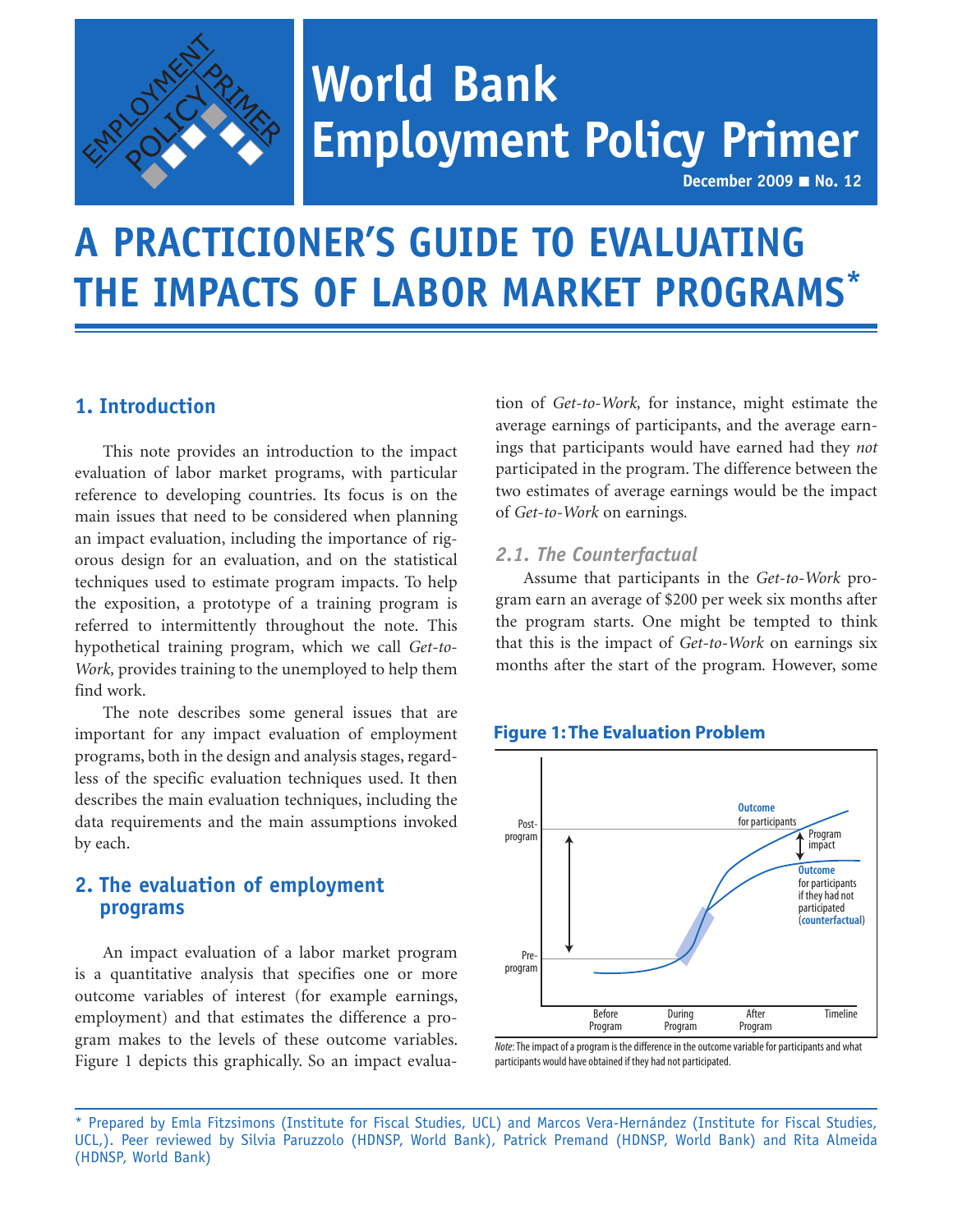participants could have found a job and earned money even if they had not participated in *Get-to-Work*. Let's say that the average earnings of participants had they not participated in *Get-to-Work* is \$130. In this case, the average impact of *Get-to-Work* is \$70, which represents the difference the program makes to the average earnings of participants.

We note that estimating the average earnings of participants (\$200 in the above example) is relatively straightforward. It involves using observed data to compute the average earnings of participants. However, estimating the average earnings of participants *if they had not participated* (usually called the counterfactual, and equal to \$130 in the above example) is considerably more complicated, as it is not observed. To get around this, one uses data on the earnings of non-participants. However, in general one cannot expect the average earnings of non-participants to be the same as what participants would have earned had they not participated. This is because participants and non-participants are usually different in terms of their background characteristics. So the difference in earnings between participants and nonparticipants not only reflects the impact of the program (the objective), but also differences that are unrelated to the program (i.e. differences in background characteristics that yield a bias).

#### *2.2. Sources of Bias*

One important type of bias is what is known as selection bias. This may occur when, in comparing the outcomes of participants and non-participants, the analyst fails to observe some particular background differences between the two groups that affect their outcomes. In our example, imagine that the participants and nonparticipants of *Get-to-Work* are identical in most characteristics except motivation, with non-participants being less motivated than participants. For this reason, let's assume that the earnings of non-participants are \$20 lower than the earnings participants would have had in the absence of the program, so  $$110 (= $130 - $20)$ . What will be observed in the administrative or survey data are the average earnings of participants (\$200) and the average earnings of non-participants (\$110). The true counterfactual of \$130 is not observed. So by simply subtracting the average earnings of non-participants from those of participants, one obtains a program impact of \$90 (=\$200-\$110). This comprises the true impact of the *Get-to-Work* program (\$70) and the impact of differences in motivation (\$20). The latter is a bias*.* In reality, it is not possible to separate out the true impact and the bias using data in this way.

A different type of bias emerges when the impact is estimated by comparing the outcomes of participants only, before and after the program. In order to understand this source of bias, imagine that the Getto-Work participants earned \$190 on average before starting training and, as above, earned \$200 after finishing training, say a year later. The estimated impact of \$10 obtained by comparing earnings before and after participation in *Get-to-Work* underestimates the true impact of the program of \$70. The bias is due to the fact that earnings can vary from year to year for many reasons, such as prevailing economic conditions, so one cannot attribute any differences between the two years to the program only. Note again that with actual data one would not be able to pinpoint this bias because the true impact is unknown—it is what we are trying to estimate!

There are different evaluation techniques that can be applied to data in order to estimate the counterfactual and thus the impact of a program. Before entering into a discussion of the different techniques, a summary of the issues that are common across most evaluation techniques is provided.

## **3. Issues common to most evaluation techniques**

#### *3.1. Individual- and cluster-level evaluations*

Two basic schemes can be used to evaluate a program: an individual-level or a cluster-level evaluation. There is no hard and fast rule as to which approach is more appropriate. It depends on such issues as political considerations, the nature of the question being asked, the extent of externalities, and logistical concerns. The individual-level approach consists of using data from participants and non-participants living in the same communities. So within each community, one must observe both participants and non-participants.

In a cluster-level analysis of labor market programs in developing countries, a cluster is generally a geographical concept, such as a village or community. This type of analysis requires one to distinguish between treatment communities (communities where the program is in place by the time of the evaluation) and control communities (communities where the program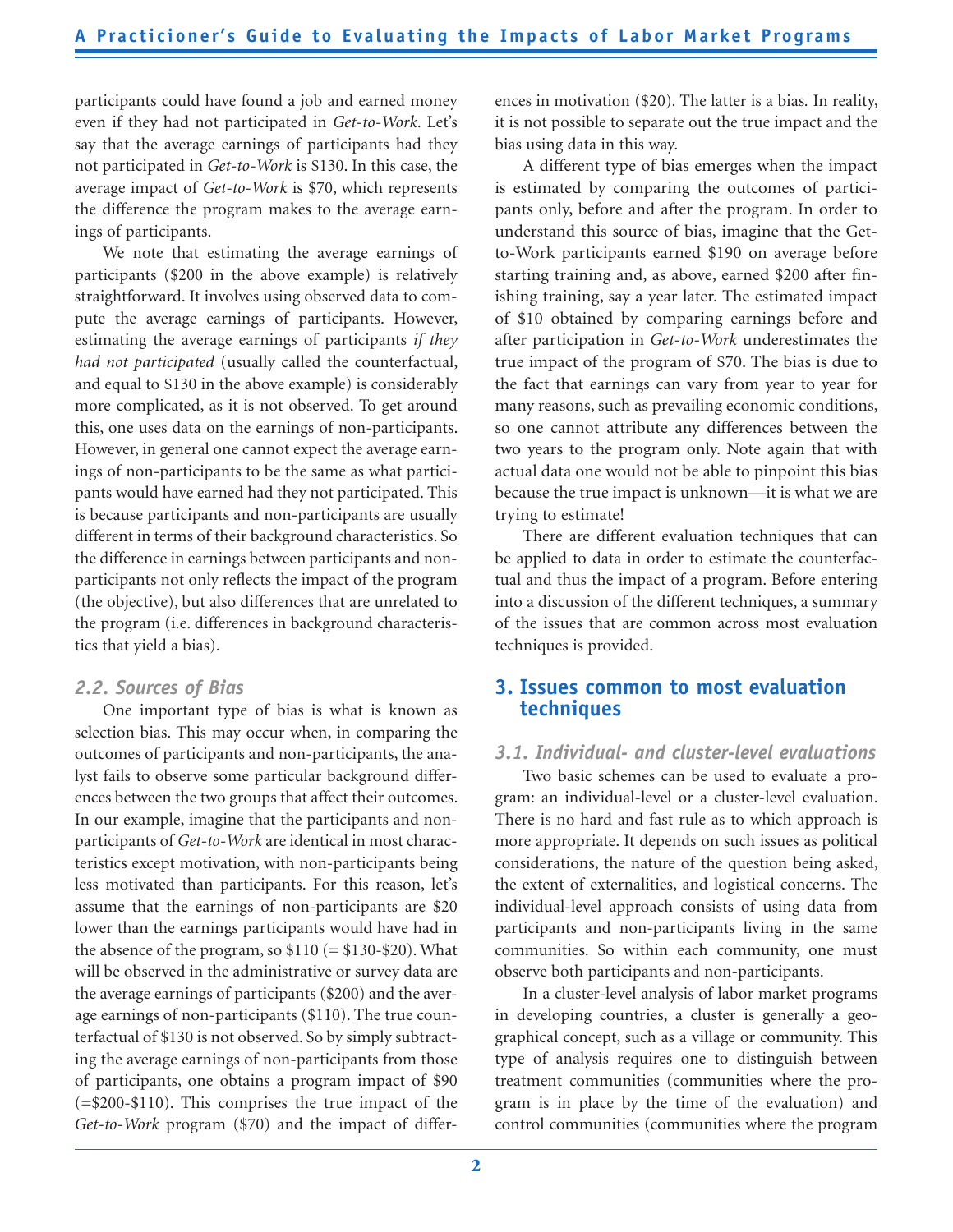is not in place by the time of the evaluation). This distinction comes naturally in a pilot phase of a program, before it is rolled out nationally. A sample of individuals that verifies eligibility requirements is drawn from both types of communities. It is very important that the sample is collected in the same way in both types of community (that is, that the same sampling scheme is followed). This means that the sample is not based on whether an individual participates or not in the program, as we only know this in treatment communities and not in control ones. Note that the results of a cluster-level evaluation refer to the group of eligible individuals and not to the group of participants. This is because one cannot know who the participants would have been in control communities. Consequently, if not many participants take up the program, there will be little change in the outcomes of the set of eligible individuals living in treatment communities, and the estimated impact will be small. This is intuitive: if a program attracts few people, the difference that the program makes—its impact—is likely to be small.<sup>1</sup>

A cluster-level evaluation is generally more expensive than an individual-level one because it requires a larger sample and the collection of data from a significant number of communities.<sup>2</sup> However, there are at least two important instances when it is more appropriate than an individual-level evaluation.

The first is the existence of spillovers from participants to non-participants. Let's take a couple of examples of how these might occur and their implications: (1) Assume that the evaluation of *Get-to-Work* is carried out at the individual level by comparing earnings of participants and non-participants living in the same communities. Participants are likely to chat to nonparticipants and it is not inconceivable that they convey to them some of what they have learned in the training sessions. If this transfer of information, or spillovers, is very strong, it is plausible that there might be no difference in the skills of participants and non-participants, and that the earnings of both groups increase by the same amount as a result of *Get-to-Work*. This would lead one to the erroneous conclusion that the program has no impact on earnings. (2) Spillovers might also occur through the labour market. In small labour markets, non-participants may be harmed by the fact that a group of individuals is participating in *Get-to-Work.* For example, employers might now prefer to employ individuals who participate in *Get-to-Work* and as a result

the demand for and earnings of non-participants might drop. Let's say they drop by \$20. In our example, this means that the earnings of non-participants are \$110 rather than \$130, and yields an estimate of the impact of the program of  $$90 (= $200 - $110)$  rather than \$70 for participants and –\$20 for non-participants.

The second instance where a cluster-level evaluation might be preferred to an individual-level one is when it is not politically feasible to exclude some eligible individuals in the community from participating in a program. In other words, it might not be feasible to have participants and non-participants living in the same community. In general, one would choose a cluster-level evaluation for programs that are to be implemented in small communities and where take-up of the program is expected to be reasonably high.

#### *3.2. Treatment and Intention to Treat*

There are two types of impacts that an evaluation can estimate: the impact of the treatment itself, and the impact of being offered the treatment (regardless of whether it was received or not). The latter is called the intention to treat impact. These two impacts are different because not everyone who is offered it ends up participating in the program. It might depend on the way the program is marketed, targeted and delivered. The impact of *Get-to-Work* could be reasonably high, but the intention to treat might be low if take up of the program is low. Clearly, these effects are important for policy and this is why the intention to treat impact might be interesting in many settings. In some circumstances, upon being offered to participate in *Get-to-Work*, the individual might decline to participate but the offer itself might motivate him/her to look for alternative training possibilities. In such an instance, *Get-to-Work* has a positive intention to treat impact on the individual even if the individual does not participate in *Get-to-Work.*

<sup>&</sup>lt;sup>1</sup> The lower the take-up rate, the larger the sample required to estimate the impact. To understand why, assume that only 5% of the eligible individuals participate in Get-to-Work. This means that the impact of the program amongst eligible individuals would be \$3.50 (=0.05  $\times$  \$70). As this is a small number, one would need a large sample to obtain an estimate that is statistically different from zero.

 $2$  The larger sample required is not only related to the possibility of low take-up of the program, but also to the existence of variables that vary at the community level and that affect the relevant outcomes.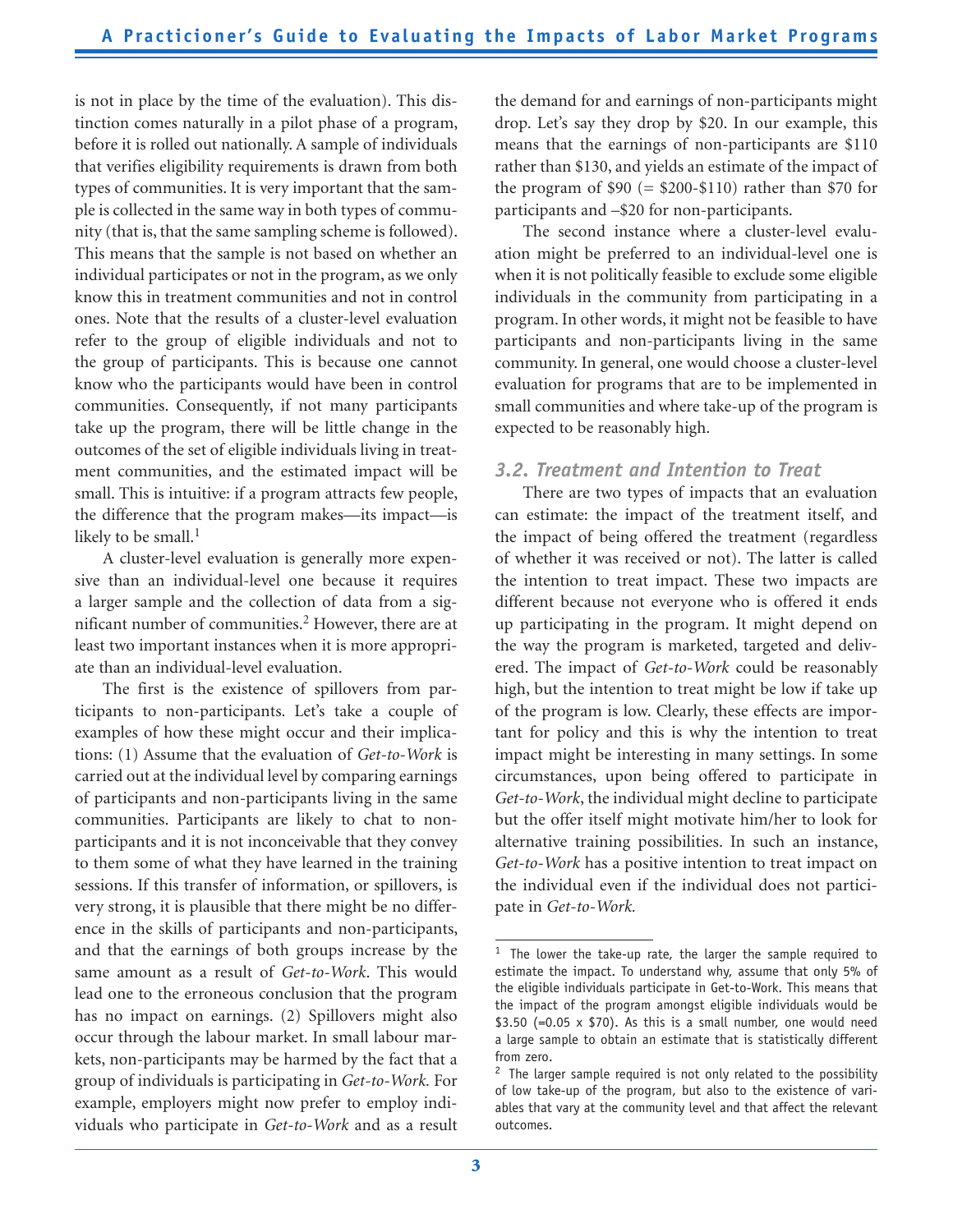#### *3.3. General data requirements*

Unfortunately there is no simple data checklist that applies to all evaluation techniques, though most techniques have some overlap. First, data are required on the outcomes of interest. And second, data on background characteristics, or 'covariates', are generally necessary. These two data requirements are discussed in more detail below. Any other technique-specific data requirements are outlined in the relevant parts of section 4.

#### *3.3.1. Outcome variables*

It is useful to consider two types of variables: outcomes and covariates. Outcome variables are the ones that policymakers have in mind as the ultimate goals of the program, i.e. the actual impacts/benefits/changes for participants during or after the program. In most evaluations of labour market programs, the final outcome variables include earnings and employment. They could also include some variables that measure job quality, such as whether the employment contract is written and formal, and whether it includes social security. It is also very important to track intermediate outcomes, which can be thought of as variables that could be directly affected by the program and that are a first step towards achieving the final outcomes. They are sometimes called *mechanisms/channels*. In the context of *Get-to-Work*, these intermediate outcomes might include skills, contacts in the labour market, and motivation to search for a job, for instance. Understanding the impact of the program on these intermediate outcomes might be useful in order to understand how the program is making a difference (channels or pathways), and might help one to improve the program or to understand how feasible it is to extrapolate it to other settings.

#### *3.3.2. Covariates*

As mentioned in section 2, differences in background characteristics between participants and nonparticipants might yield biased estimates of the impact of the program. Covariates, often referred to as observed background characteristics or control variables, can affect directly the outcome variable of interest, and can also affect the relationship between the program and the outcome. So they are controlled for in the analysis in order to strip out their effects from the estimated impact. In contrast, unobserved background characteristics are variables that are not included in the analysis,

usually because the information is not available (either because it is difficult or costly to measure).

One important requirement is that the covariates used in the analysis are not affected by the program, or if one suspects that they are, that pre-program values of the covariates are used instead. Otherwise one might underestimate the effect of the program. To take an example, one might be tempted to use house conditions (e.g. construction materials of the house) measured during or after a program in order to purge the impact estimates of the effect of background characteristics (here, house conditions, which may be a proxy for wealth). However, the potential problem with this is that participants may improve house conditions with the extra earnings that they obtain due to the program. In this case, using dwelling conditions during or after the program may underestimate the impact of the program. However, there is no problem in using measures of dwelling conditions from before the program starts, as the program could not have affected them. In fact, one of the most important reasons for carrying out a baseline (or pre-program) survey is to collect a large set of variables that could not have been affected by the program and that can be used as covariates in the impact evaluation. In the absence of a baseline survey, the set of potential covariates will be much smaller as it is feasible that many variables may have been affected by participation in the program. $3$ 

Covariates can also be put to other uses including (1) to estimate whether the impact varies for different groups of the population (as grouped according to values of particular observed characteristics), (2) to obtain a measure of how different participants and nonparticipants are in observed background characteristics, (3) to corroborate hypotheses on the nature of sample selection (for instance, if one believed that participants were more motivated than non-participants, this belief would be backed up by observing that participants had attended more training courses than non-participants before the start of *Get-to-Work)*.

It is very important that information on outcomes and covariates is obtained from the same sources and

<sup>&</sup>lt;sup>3</sup> In the absence of a baseline, one could ask retrospective information on housing conditions before the start of the program. However, in practice, the collection of retrospective data might be affected by a recall bias. Pre-program administrative records, where available, are often good sources of covariates.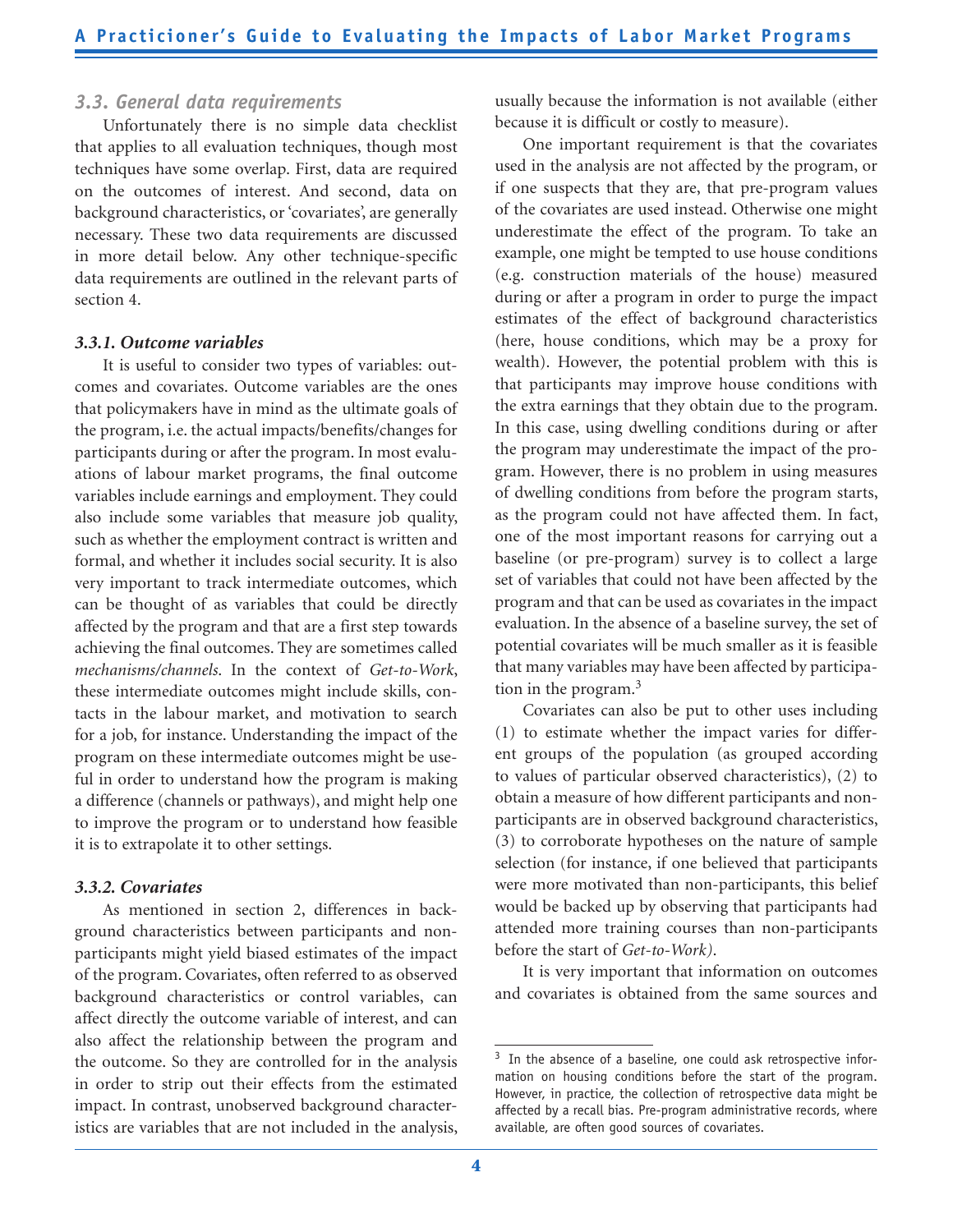in a consistent manner for both participants and nonparticipants. In relation to this point, one should never rely on program guidelines as a reliable source of data! For instance, even if the program is supposed to provide work to participants for 4 hours per day, in reality guidelines are unlikely to be followed to the letter. So it is important to collect information on hours worked, from participants as well as non-participants. Another reason that the same questionnaire should always be applied to all, regardless of participation status, is that it avoids so called "framing effects".<sup>4</sup>

## **4. Techniques for impact evaluation**

In this section, the different techniques to estimate the counterfactual, and hence the impact of a program such as *Get-to-Work*, are described. It starts with the experimental technique of randomization, often considered to be the gold-standard of evaluation techniques. This is because participants and non-participants are chosen at random, so any differences in their outcomes can be attributed to the program. It then describes quasi-experimental techniques in which the allocation of the program between participants and non-participants is not random but is decided by the individuals themselves together with politicians, policymakers and/ or the institutions running the program. It is important to understand the objectives and logistical constraints of those who are involved in allocating the program between participants and non-participants because this can often help the analyst to assess in what particular dimensions participants and non-participants are likely to be different. Quasi-experimental techniques, which include matching, difference-in-differences, instrumental variables and regression discontinuity, are used to overcome the problem that participants and nonparticipants may be different for reasons other than program participation, and so differences in their outcomes cannot be attributed solely to the program.

### *4.1. Randomization and its variants*

This technique, in its pure form, allocates participants and non-participants randomly. One could think of it as tossing a coin to decide who the participants and non-participants are. The main advantage of randomization is that, because (if carried out properly and assuming the sample is large enough) the only difference between participants and non-participants is the

toss of a coin, there are no differences in background characteristics between them. In this case, a simple difference in means between participants and nonparticipants estimates the impact of a program on the outcomes.5

However, sometimes political considerations get in the way of randomizing: no government wants to become unpopular by excluding eligible unemployed individuals from a training program (even though the program has not yet been evaluated so it is not known whether it works!). A more politically palatable approach is to withhold the program from controls for a set period and then extend it to them. This at least allows for an evaluation of short-term effects. That aside, when operationally feasible, randomization is the preferred technique for impact evaluation because it estimates the causal impact of a program under weak and very plausible assumptions. However, when carrying out the randomization, it is important to choose program participants who are representative of the population that would be targeted were the program to be rolled out on a large scale. For instance, it is better to randomize among the group of individuals who have expressed an interest in participating in the program, than to randomize among individuals listed in an unemployment register, who may have very different characteristics from the population that would be targeted by the program were it rolled out after the evaluation.

When access to the program is universal, a group of individuals cannot be excluded from participating in the program in order to serve as a control group. Moreover, as alluded to already, governments may not want to risk popularity by excluding eligible people from the program. In such circumstances, an encouragement design would allow one to still carry out a credible evaluation.

<sup>&</sup>lt;sup>4</sup> Framing refers to the manner in which questions are posed. Naturally, there will be instances where some questions may not be applicable to non-participants. For example, if the program involves making payments to participants then any questions relating to these payments will not apply to non-participants.

<sup>5</sup> When the evaluation is carried out at the cluster level, it is entire clusters (for instance, communities) that are randomized in and out. In this case, if there are few clusters, one could end up with differences in background characteristics between clusters. One way to reduce the risk of this happening is to first form pairs of clusters, with each pair consisting of the two clusters most similar to each other in terms of observed characteristics. Then the treatment could be allocated randomly within pairs (so within each pair, one cluster would receive the treatment and the other would not).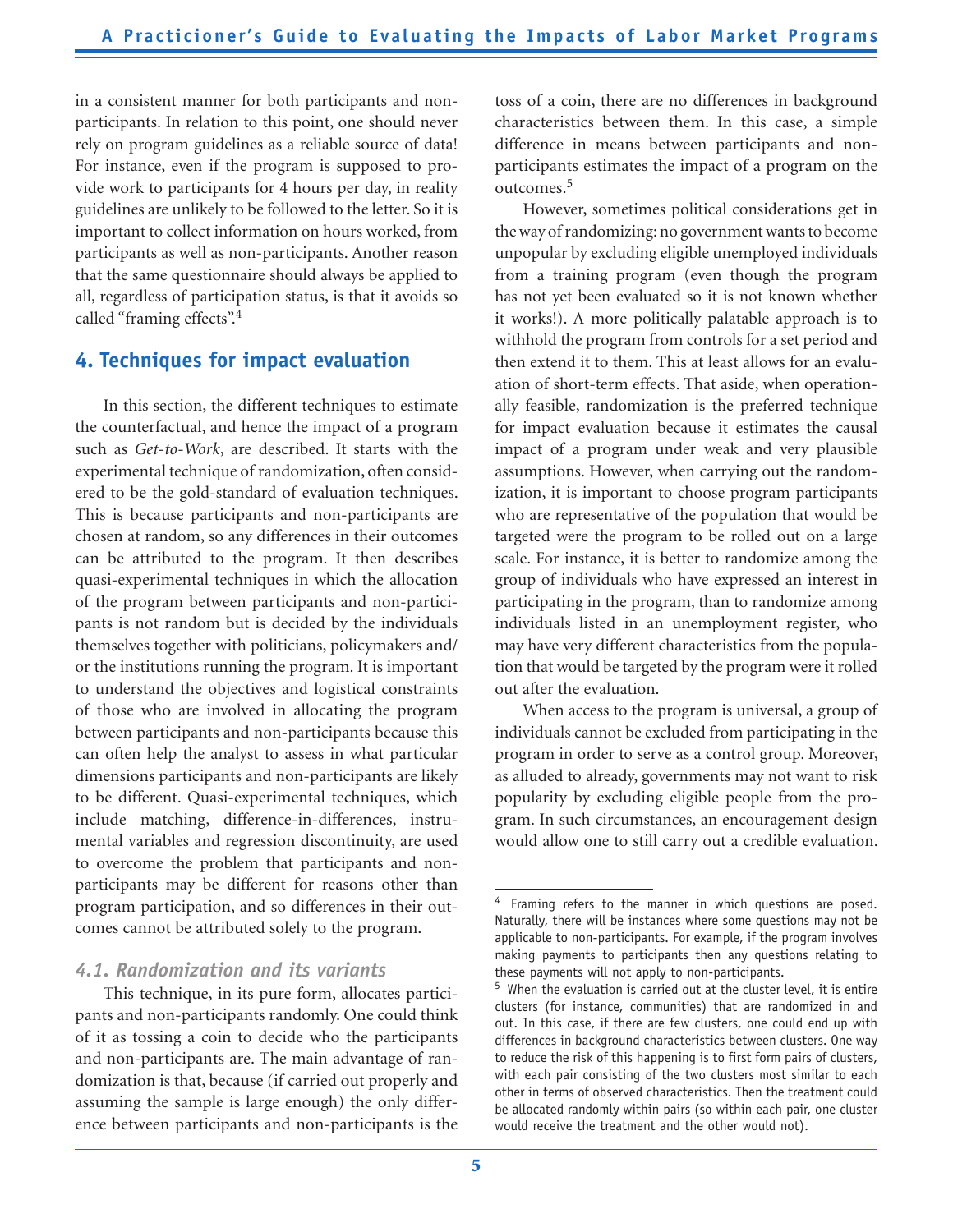The encouragement design consists of selecting a group of individuals and then randomizing an incentive to participate, or providing extra information about the program to this group, so that the subgroup that ends up with the incentive has a higher probability of participation.6,7 For instance, in the context of *Get-to-Work*, a social worker could visit the homes of a randomly selected group of people on various occasions, inform them of the availability of *Get-to-Work,* provide them with information about the program, and ultimately encourage them to participate in it. One would expect the group of people that received the visit to be more likely to participate than the group of people that did not receive it.

Another variant is to randomize the treatment allocation within a group of applicants, and to allow individuals who are randomized out to participate only if they follow a time-consuming administrative procedure (see Box 1). Another variant is to allow drop outs to be replaced by individuals who were randomized out.<sup>8</sup> Both of these variants require larger sample sizes than pure randomization.

Strictly speaking, the randomization method only requires the collection of data on outcomes, as covariates are "in theory" not required to net out differences in background characteristics (there should be none!). However, it is advisable to collect information on covariates, not only to show that individuals or clusters that were randomized in and out do indeed have the same background characteristics, but also to allow the analyst to estimate the impact for different demographic groups (heterogeneous effects).9 The use of covariates can also improve the precision of the estimates. In terms of other data that should be collected, information for each individual on whether (s)he is a participant or not

#### **BOX 1: An example of Randomization**

#### **Where:** Colombia

**Findings:** The program raises earnings and employment for both males and females. The effects are larger for females

and whether (s)he was randomized in or randomized out, is important. Finally, the collection of a baseline survey is not strictly necessary but is advisable particularly in cases where the program is randomized among a small group of clusters, as differences in background characteristics can still occur by chance and data from a baseline survey can help to correct for them using the methods that will be explained in section 4.3.

#### *4.2. Matching*

Matching estimates the counterfactual using data on non-participants, but giving more weight to nonparticipants who are more similar to participants, as measured by observable background characteristics (See Box 2).10 Two steps are required to estimate the impact of *Get-to-Work* using matching. In the first step, the analyst discards participants for whom there is no *similar* non-participant. This has the implication that the impact estimates will only be representative of individuals who have not been discarded. In the second step, a weighted average of the earnings of non-participants is computed. As discussed, this average (which is the estimate of the counterfactual) is weighted in such a way that non-participants who are relatively more *similar* to participants receive a larger weight than those who are relatively less similar to participants. The impact is obtained from the difference between the average earnings of participants who were not discarded in the first

*Training Disadvantaged Youth in Latin America: Evidence from a Randomized Trial*, by Attanasio O, Kugler A, and Meghir C. 2008

**What:** Evaluate the impact of a training program for young people. The program combines in-class training with an internship in a firm

**How:** The program is oversubscribed. A random process divides applicants into participants and non-participants. The latter are allowed to participate only if they follow a timeconsuming administrative procedure

<sup>&</sup>lt;sup>6</sup> When these variants are used, estimates are obtained through instrumental variables techniques. The instrumental variable in this instance is whether or not the individual was (randomly) encouraged to participate (see section 4.4. for a description).

 $7$  Unlike pure randomization, this design will not identify a representative effect of the population of participants. Rather, it will estimate the effect of the program for those individuals who participate with the incentive but who would not have participated without it. This might be a problem if one believes the impact to be very heterogeneous.

 $8$  Card et al. (2007) use this variant to evaluate a training program for youth in the Dominican Republic

 $9$  Moreover, if the data is rich in content it might be used to answer other interesting questions apart from the impact of the program. This is important because data collection usually has a high fixed cost.

 $10$  Matching is used by, for example, Jalan and Ravallion (2003) to estimate the impact of a workfare program in Argentina, and by Rodríguez-Planas and Jacob (2009) to estimate the impact of four types of active labor market policies in Romania (Training and Retraining, Self-Employment Assistance, Public Employment, and Public Employment and Relocation Services).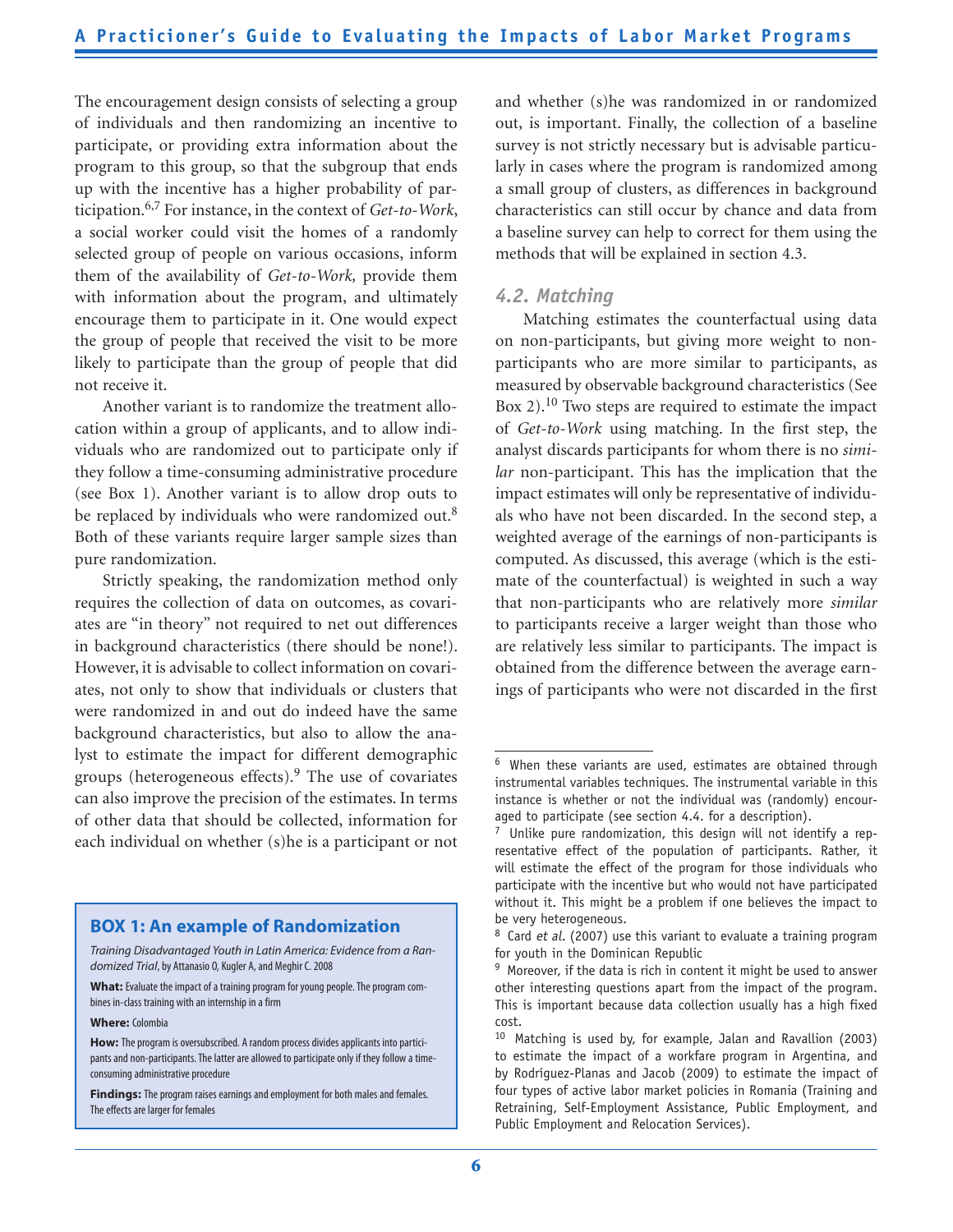#### **BOX 2: An example of Matching**

*Estimating the benefit incidence of an antipoverty program by propensity score matching*, by Jalan, J and Ravallion M. 2003

**What:** Evaluate the impact of a workfare program in which participants work at relatively low wages in socially useful projects located in poor areas

#### **Where:** Argentina

How: A sample of participants, and a national sample that contains information on nonparticipants, are used. Similarity between participants and non-participants is measured by their estimated probability to participate (propensity score)

**Findings:** The program increases on average the earnings of participants by about half of the gross wage

step, and the estimate of the counterfactual obtained in the second step. There are many matching techniques and they differ in both the way they define similarity and the way the weights are computed. Common to all of the techniques is that similarity is defined using the values of the covariates. In general, the similarity between two individuals is measured by the differences in the values that their covariates take.

The crucial assumption in matching is that the set of covariates that the analyst uses, that is, the observed background characteristics, includes all of the variables that simultaneously affect both outcomes and program participation.11 For instance, if participants in *Getto-Work* are more motivated than non-participants, and it is true that more motivated individuals have higher earnings, then matching will not remove the selection bias described in section 2.2. This is why matching methods generally call for including a large set of covariates, and hence a baseline survey is highly desirable (see section  $3.3$ ).<sup>12</sup> Labor market histories are good candidates to include in the set of covariates because it is widely believed that they are a good proxy for variables that are important determinants of labor market outcomes but that are difficult to measure (such as motivation).

#### *4.3. Difference-in-differences*

Difference-in-differences is a technique that recognizes that participants and non-participants would have different average outcomes even in the absence of the program (see Box 3). In the *Get-to-Work* example, participants earn \$20 more than non-participants even in the absence of the program due to their higher motivation.13 The underlying assumption behind the technique is that differences in outcomes due to differ-

ences in unobserved background characteristics (\$20) do not change over time. Consequently, one can account for them as follows. Differences unrelated to program participation (i.e. motivation) are estimated by going back in time and measuring the outcome variables of non-participants and would-be- participants, before the program started. As already discussed, *Get-to-Work*  participants earned \$190 in the year before the program started. As differences in motivation between them and non-participants remain constant over time, nonparticipants must have earned \$170 (i.e. \$20 less than participants) in the same period. The difference between these two pre-program earnings measures,  $$20 (= $190]$ – \$170) is the so-called *pre-existing difference*. For ease of exposition, let's define the *contemporaneous difference* as the difference in the outcome variable between participants and non-participants at the time that the impact is estimated (while the program is active or when it has

#### **BOX 3: An example of Difference-indifferences**

*Training Jump-Starting Self-Employment? Evidence among Welfare Participants in Argentina,* by Almeida, R and Galasso E. 2007 **What:** Evaluate the impact of a program that promotes self-employment by providing technical assistance as well as grants for inputs and equipment

**Where:** Argentina

**How:** Use data for both participants and non-participants, both before and after the program. An important factor that explains non-participation is that some municipalities delayed their participation in the program

**Findings:** The program increases on average participants' total number of hours worked by just under 15

 $11$  Any unobserved background characteristic must not affect either the probability of participation in the program or the outcome variable (or both).

<sup>&</sup>lt;sup>12</sup> However, one must note that this is at some cost. The more covariates that are included in the model, the more likely it is that there are participants for whom one cannot find a counterpart in the set of non-participants. This in turn restricts the set of individuals for whom the estimate of the program impact is representative.  $13$  This could be either because there are differences in the sociodemographic composition of the group of participants versus non-participants, or differences in the effect that these variables have on outcomes. For instance, both of the following should have remained constant over time: (1) the difference between participants and non-participants in the percentage of individuals with secondary education , and (2) the difference between participants and non-participants in the returns to education.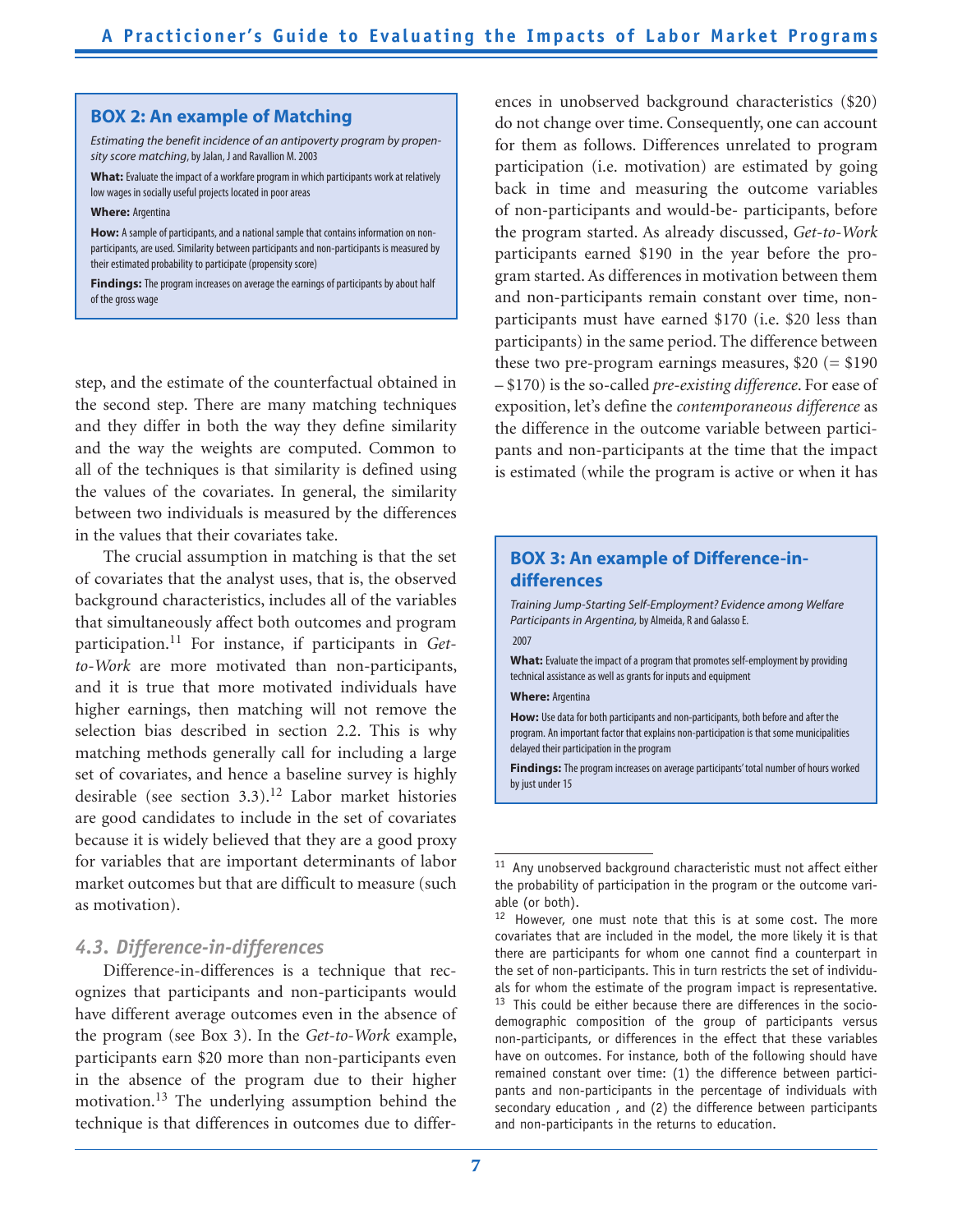finished). As explained in section 2, in general, the contemporaneous difference  $$90 (= $200 - $110)$  includes both the impact of the program and any other differences that are unrelated to program participation (i.e. motivation). If one assumes that the latter has not changed over time, one can subtract the estimate of *pre-existing difference* (\$20) from the *contemporaneous difference* (\$90) to obtain an estimate of the impact of the program (\$70). This method of subtracting the *pre-existing difference* removes the bias as long as the assumption that the differences unrelated to program participation have remained constant over time holds. The basic method of difference-in-differences can be strengthened by using covariates in a regression or matching framework.<sup>14</sup>

In order to compute the *pre-existing difference,*  the analyst needs to know who the participants and non-participants are at baseline, before the program has started. If panel data are going to be collected, one can wait until the follow-up survey (i.e. during or after the program) to collect this information. However, it should be noted that the difference-indifference method does not always require the same individual to be followed over time (panel data). In some circumstances, one can perform the analysis using two repeated cross sections as long as one can identify at baseline who will go on to be participants and non-participants. For instance, sometimes participants are individuals in a particular age group living in certain communities, and non-participants are individuals in the same age group living in a different set of communities. In other instances, participation and non-participation status depends on membership of certain organizations. In these examples, one readily knows who the participants are, even at baseline before the program has started.<sup>15</sup> This is particularly useful when the analysis is being carried out using household surveys that are not exclusively collected for the evaluation of a given program.

A common problem in the evaluation of labor market programs using difference-in-differences is the so-called *Ashenfelter dip* (Ashenfelter, 1978). This occurs when non-participants are drawn from the pool of individuals that does not apply to the program, and participants apply to the program because they have experienced a temporary drop in earnings. When this is the case, one risks over-estimating the pre-existing difference, which in turn biases the impact estimate. For this reason, it is advisable to draw the pool of non-

participants from the pool of applicants. In this way, the pre-program drop in earnings will be similar across both groups and thus the pre-existing difference between their earnings will not be overestimated. It is also advisable to collect retrospective income and labour supply data, say from the previous year, so that the pre-existing difference is estimated using data that is relatively distant from the time of application to the program (and thus less likely to be affected by the impending program). Instrumental variables, discussed next, can also be used to solve the *Ashenfelter dip* (see Almeida and Galasso, 2007).

#### *4.4. Instrumental Variables*

Instrumental Variables is a technique that recognizes that participants and non-participants would have different average outcomes even in the absence of the program, most likely because they differ in background characteristics (see Box 4). Its underlying assumption is that there is at least one variable, called an instrumental variable, that (1) predicts program participation, (2) only affects outcomes through affecting program participation, and (3) is not correlated with the unobserved background characteristics that affect outcomes. The two last conditions cannot be tested and must be assessed on a case by case basis.16 The methods that will be outlined in the postscript would be useful to analyze their plausibility. It must be emphasized that the evaluation will only be as good as the instrumental variable is in the sense of verifying the conditions above. A rich set of covariates will make it more likely that the last two conditions can be met.<sup>17</sup>

Though the instrumental variable can be continuous, the logic of the instrumental variable technique can be more easily understood by considering a binary instrument. In the context of *Get-to-Work,* assume that

<sup>&</sup>lt;sup>14</sup> Almeida and Galasso (2007) use difference-in-differences within a regression framework to evaluate a program that promotes selfemployment in Argentina, and Díaz and Jaramillo (2006) use difference-in-differences within a matching framework to evaluate a training program for youth in Peru.

 $15$  When this approach is used, one should check that the composition of participants and non-participants in terms of sociodemographic characteristics has not changed over time.

 $16$  Note that if the instrumental variable is correlated with many observed variables, it will be difficult to argue that it is not correlated with any unobserved variable.

 $17$  Bartik (2002) uses this technique to estimate the effect of state level welfare caseload on wages and unemployment rates of low skilled individuals.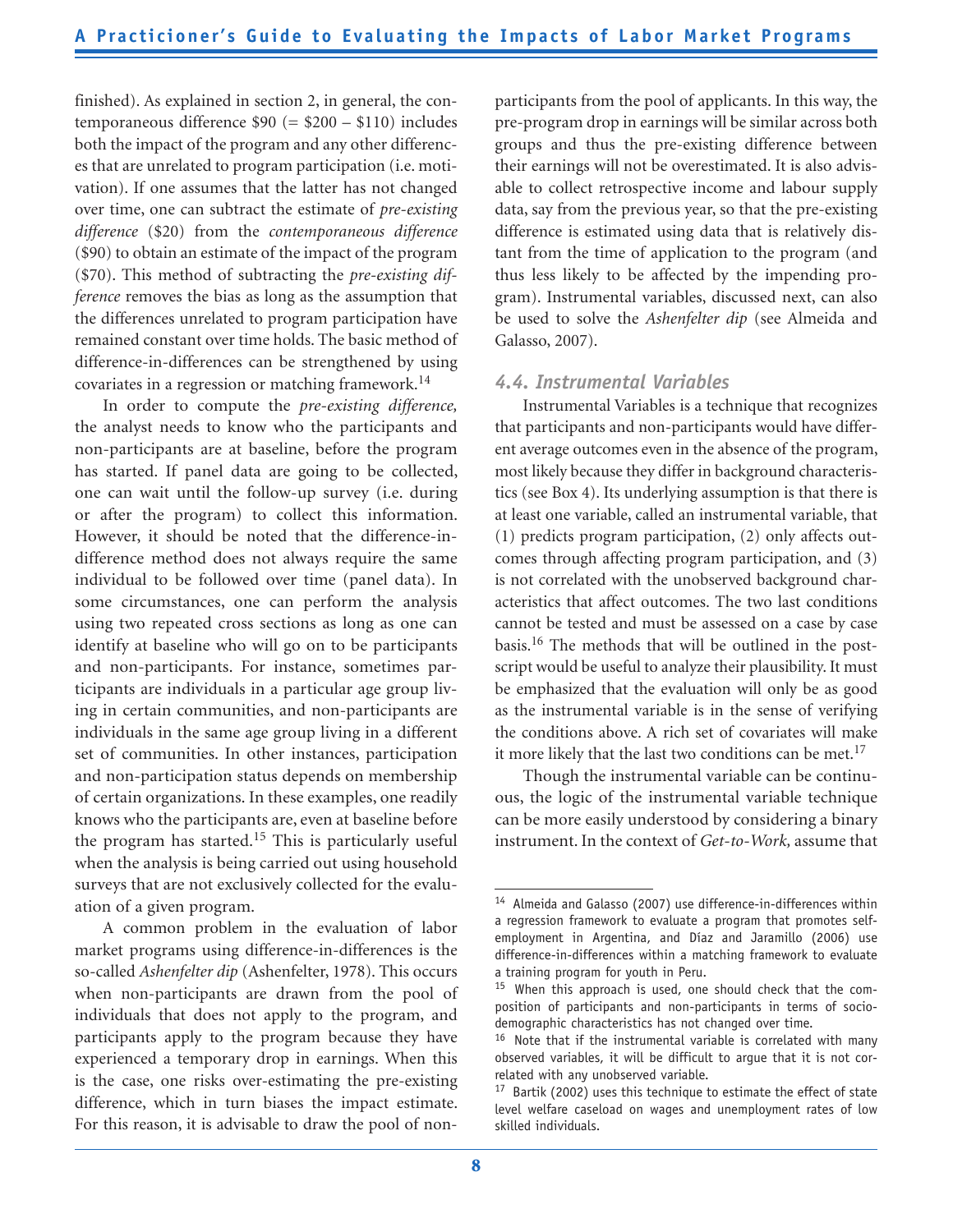there are two type of communities, ones where the program registration office is very centrally located, and others where individuals must travel very far to register and thus to participate. One would naturally expect program participation to be higher in communities where it the office is centrally located (condition 1 above). Assume further that travelling long distances for a training program does not affect the determinants of labor market outcomes apart from the effect it might have on participation in the program (condition 2), and that the unobserved characteristics of the labor markets and of the individuals living in communities where the office is centrally located are identical to those in communities where it is not. Under such circumstances, one can build the *Wald estimator* which is the simplest version of an instrumental variable estimator.<sup>18</sup>

#### *4.5. Regression Discontinuity*

Sometimes, eligibility to participate in a program is determined on the basis of the value of an index. For instance, each individual in our *Get-to-Work* example could have an index which would take the value 0 for the poorest individual and 100 for the richest. The index level of most individuals would lie somewhere between 0 and 100, depending on their poverty level. Individuals would be eligible to participate in *Get-to-Work* if their index level is below a particular threshold, such as is determined by the program administrator. This implies that there is a large fall (or discontinuity) in the participation rate from households with a value slightly below the threshold, to households with a value slightly above the threshold.19

The logic of regression discontinuity is as follows. If there is a fall in the percentage of participating house-

#### **BOX 5: An example of Regression Discontinuity**

*Can Entrepreneurial Activity be Taught? Quasi-Experimental Evidence from Central* A*merica,* by Klinger, B and Schündeln M. 2007

**What:** Evaluate the impact of a program that provides entrepreneurship training **Where:** El Salvador, Guatemala, and Nicaragua

How: Each applicant to the training program is given a score based on his/her entrepreneurial ability. Individuals with scores above a threshold participate in the training. The impact is estimated through the abrupt change in outcomes that occurs at the threshold

**Findings:** Participating in the training program significantly increases the probability of starting a new business or expanding an existing one

holds in *Get-to-Work* at the threshold, and the program has an effect on labor market outcomes, then there should also be an abrupt change in labor market outcomes at the threshold. To implement this technique, one requires data on the outcomes of interest, the value of the index, the participation threshold, and whether or not the individual (or whatever the unit of observation) has participated in the program. In order to have sufficient power, large enough samples around the threshold are required (see Box 5).

One advantage of this technique is that policy makers usually find it easy to justify because it favours those that need the program the most. However, some caveats are in order. First, the impact estimate is only informative for households with a value of the index around the threshold. Thus it is difficult to extrapolate findings to the general population. On this note, it requires big enough samples around the cut-off point to have sufficient power. Second, it is important that no other program induces a fall in participation at the threshold. Otherwise, one would inadvertently be considering the effect of all such programs. Finally, one should be wary of households or

#### **BOX 4: An example of Instrumental Variables**

*Instrumental Variable Estimates of the Labor Market Spillover Effects of Welfare Reform,* by Bartik, T 2002

**What:** Evaluate the impact of state level welfare caseload on wages and unemployment rates of low skilled individuals

**Where:** United States

**How:** Estimate instrumental variable regressions of wages and unemployment rate on welfare caseload, using labor market and political variables as instruments

**Findings:** Find some evidence of reduced employment and wages

<sup>&</sup>lt;sup>18</sup> Intuitively, the Wald estimator takes the effect of the instrument on the outcome and divides it by the effect of the instrument on participation. In the example here, the numerator is the average earnings of eligible individuals living in communities in which the Get-to-Work office is centrally located, minus the average earnings of eligible individuals living in communities in which it is not. The denominator is the difference between the percentage of participants in communities where it is free and communities where it is not.

 $19$  Klinger and Schündeln (2007) use this technique to estimate the impact of a entrepreneurial training program on enterprise outcomes.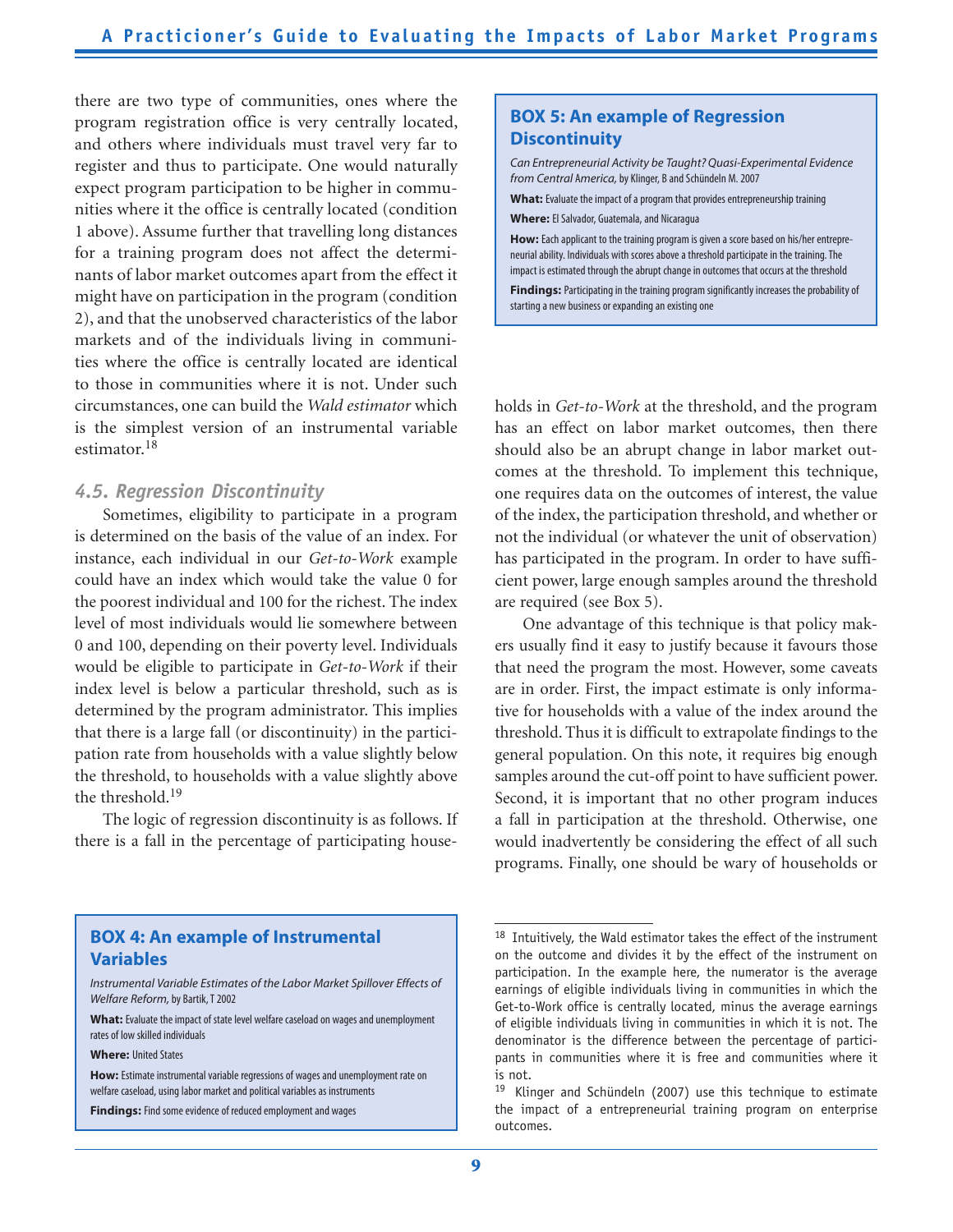authorities misreporting the components of the means test in order to score lower and become eligible to participate. If such manipulation is present, which is usually manifest in a significant number of households with a score just below the threshold, then one should use household surveys that have not been collected for the specific purpose of determining eligibility.

## *Postscript: A tip for assessing the validity of the evaluation strategy*

The analyst, facing a menu of evaluation techniques, is likely to meet with scepticism or even criticism at some point regarding the evaluation method chosen. Assumptions can always be questioned and challenged. It is important to include plenty of descriptive statistics in the analysis, to examine carefully pre-program as well as post-program data, and to look for support for assumptions invoked by the particular evaluation method used. But another way to assess the credibility of results is to repeat the exact same evaluation method, but using as an outcome variable one that should *not* be affected by the program! A particularly neat procedure is to take an outcome variable considered in the evaluation but relating instead to a period *before* the program started (i.e. the lagged value of the outcome).<sup>20</sup> If the evaluation strategy is indeed reasonable, one should find that the program has no effect on the lagged outcome variable, as the program was not in operation then. If one finds that it does have an effect, it suggests strongly that one of the main assumptions invoked by the technique is being violated. This approach calls for collecting retrospective information on outcome variables.

## **5. Conclusion**

Readers of this note are no doubt well aware of the vast array of potential labor market programs and

policies, not least of all in developing countries. But there is a need to know which programs work best, so that scarce resources can be allocated optimally. This note has been motivated by the importance of credible impact evaluations of labour market programs for guiding international organizations, policymakers, donors, and other potential stakeholders, as to which programs and policies work best.

Program design is of the utmost importance, not just for effective implementation and delivery of programs, but also for impact evaluation: the program should be designed in such a way as to allow for its credible evaluation. A pilot stage is important in order to test whether the program works and to quantify its effects. This is also an opportunity to try out different variants of a program in order to compare them and see which works best. Randomization is widely considered to be the gold standard of evaluation. When done properly, it makes the construction of the counterfactual the situation *without* the program—very straightforward. But not all programs can be randomized, and this note has also discussed the main evaluation techniques used in instances when randomization is not possible. These evaluation techniques are extremely useful to know *before* the program is piloted, as they can influence strongly the types of data that need to be collected in order to evaluate the program properly, and the optimal way of designing the pilot. In essence, deciding which labor market programs to implement with limited resources can only be done with careful planning and rigorous evaluation.

<sup>20</sup> For the difference-in-differences technique, one would need this outcome to be measured two periods before the program started.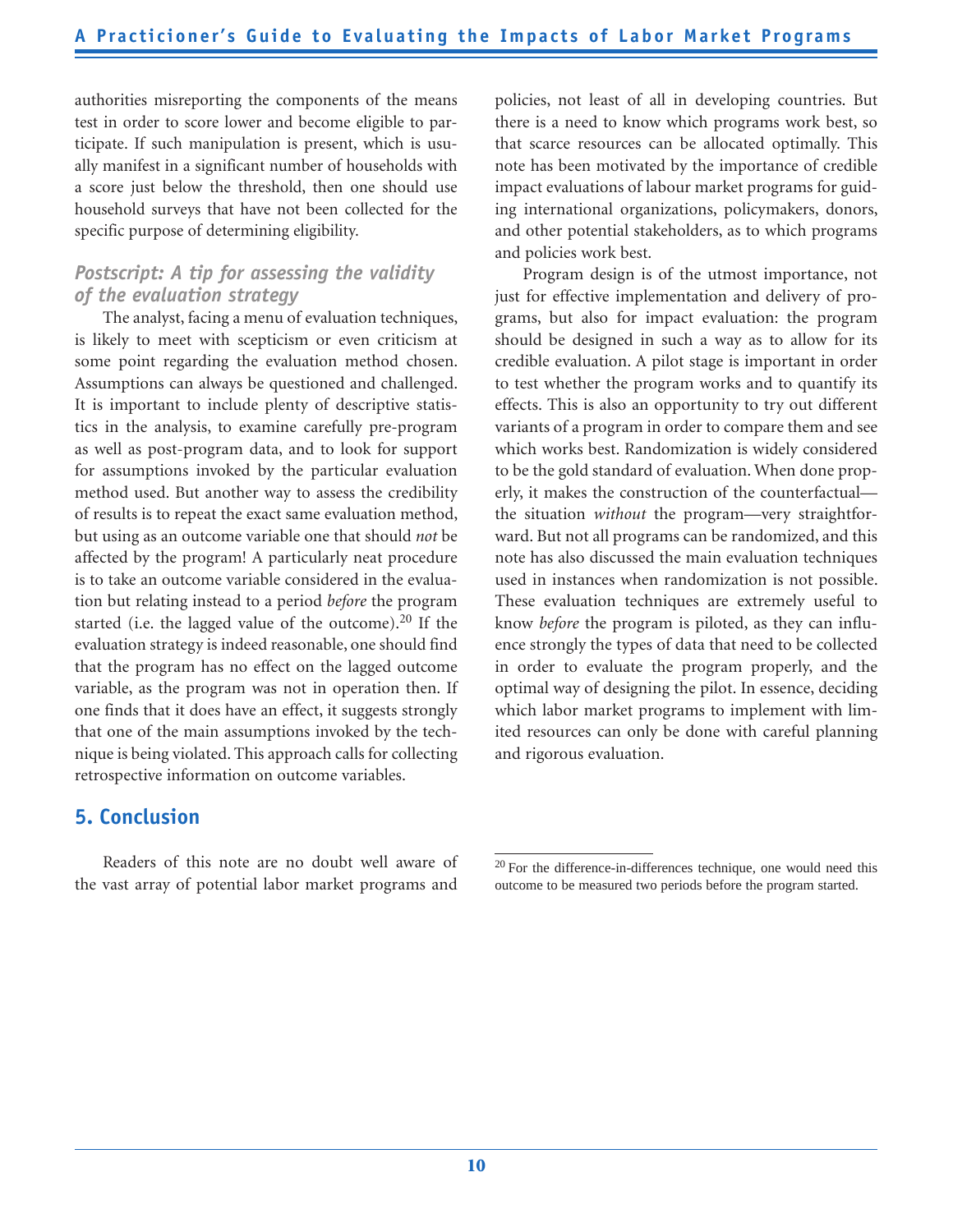## **6. References**

- Almeida R, Galasso E. Jump-Starting Self-Employment? Evidence among Welfare Participants in Argentina. IZA Working Paper 2007, number 2902
- Ashenfelter O. Estimating the Effect of Training Programs on Earnings. *The Review of Economics and Statistics* 1978; 60: 47–57
- Attanasio O, Kugler A, Meghir C. Training Disadvantaged Youth in Latin America: Evidence from a Randmized Trial. *NBER Working Paper* 2008, number 13931
- Bartik, T, Instrumental Variable Estimates of the Labor Market Spillover Effects of Welfare Reform*,* Upjohn Institute Staff Working Paper 2002, number 02–078
- Card D, Ibarraran P, Regalia F, Rosas D, Soares Y. The Labor Market Impacts of Youth Training in the Dominican Republic: Evidence from a Randomized Evaluation. *NBER Working Paper* 2007, number 12883.
- Díaz J, Jaramillo M. An Evaluation of the Peruvian "Youth Labor Training Program" Projoven. Office of Evaluation and Oversight 2006. Inter American Development Bank.
- Jalan J, Ravallion M. Estimating the benefit incidence of an antipoverty program by
- propensity score matching. *Journal of Business & Economic Statistics* 2003; 21: 19–30
- Klinger, B., Schündeln, M. Can Entrepreneurial Activity be Taught? Quasi-Experimental Evidence from Central America. Center for International Development Working Paper 2007, number 153. Harvard University. http://cid.harvard.edu/cidwp/153.htm
- Rodríguez-Planas N, Jacob B. Evaluating Active Labor Market Programs in Romania. *Empirical Economic,*forthcoming.

## **Appendix: Commented bibliography on policy evaluation review articles**

### *Introductory articles:*

Ravallion M. The Mystery of the Vanishing Benefits. Ms Speedy Analyst´s Introduction to Evaluation. *World Bank Economic Review* 2001; 15: 115–140.

- Vera-Hernández M. Evaluar intervenciones sanitarias sin experimentos. Gaceta Sanitaria
- 2003; 17, 238–248. (In Spanish, available at *http://scielo. isciii.es/pdf/gs/v17n3/revision.pdf*)

#### *Review article on cluster level evaluation:*

Ukoumunne O, Gulliford M, Chinn S, Sterne J, Burney P. Methods for evaluating area wide and organization-based interventions in health and health care: a systematic review. Health Technology Assessment 1999; 3, No. 5. *http://www.hta.ac.uk/fullmono/ mon305.pdf*

#### *Articles that review several evaluation techniques:*

- Blundell, R. Dearden, L. and B. Sianesi. Evaluating the impact of education on earnings in the
- UK: Models, Methods and Results from the NCDS. *Royal Statistical Society: Serie A;* 168, 437–512
- Blundell R, Costa Dias M. Evaluation methods for nonexperimental data. *Fiscal Studies* 2000; 21, 4:427– 468.
- Heckman, J, Navarro-Lozano, S. Using Matching, Instrumental Variables, and Control Functions to Estimate Economic Choice Models. *Review of Economic and Statistics* 2004; 86, 30–57
- Heckman J, Lalonde R, Smith J, The econometrics of active labor market programs. In: Ashenfelter O, Card D, editors. Handbook of labor economics. Vol 3. Amsterdam: North Holland, 1999; p.1865–2097
- Heckman J, Robb R. Alternative methods for evaluating the impact of interventions. An overview. *Journal of Econometrics* 1985; 30:239–267.
- Imbens, G.W., Wooldridge, J. Recent Developments in the Econometrics of Program Evaluation. *Journal of Economic Literature* 2009; 47: 5–86.
- Ravallion, M. Evaluating Anti-Poverty Programs. In: Evenson R.E. and Schultz, T.P. Handbook of Development Economics. Vol. 4. Amsterdam: North Holland, 2008(NOT SURE OF YEAR)

#### *Review articles on Randomization:*

- Burtless G. The case for randomized field trials in economic and policy research. *Journal of Economic Perspectives* 1995; 9: 63–84.
- Duflo, E. Glennerster. R., and Kremer, M. Using Randomization in Development Economics Research: A Toolkit. *CEPR working paper* 2007, number 6059.